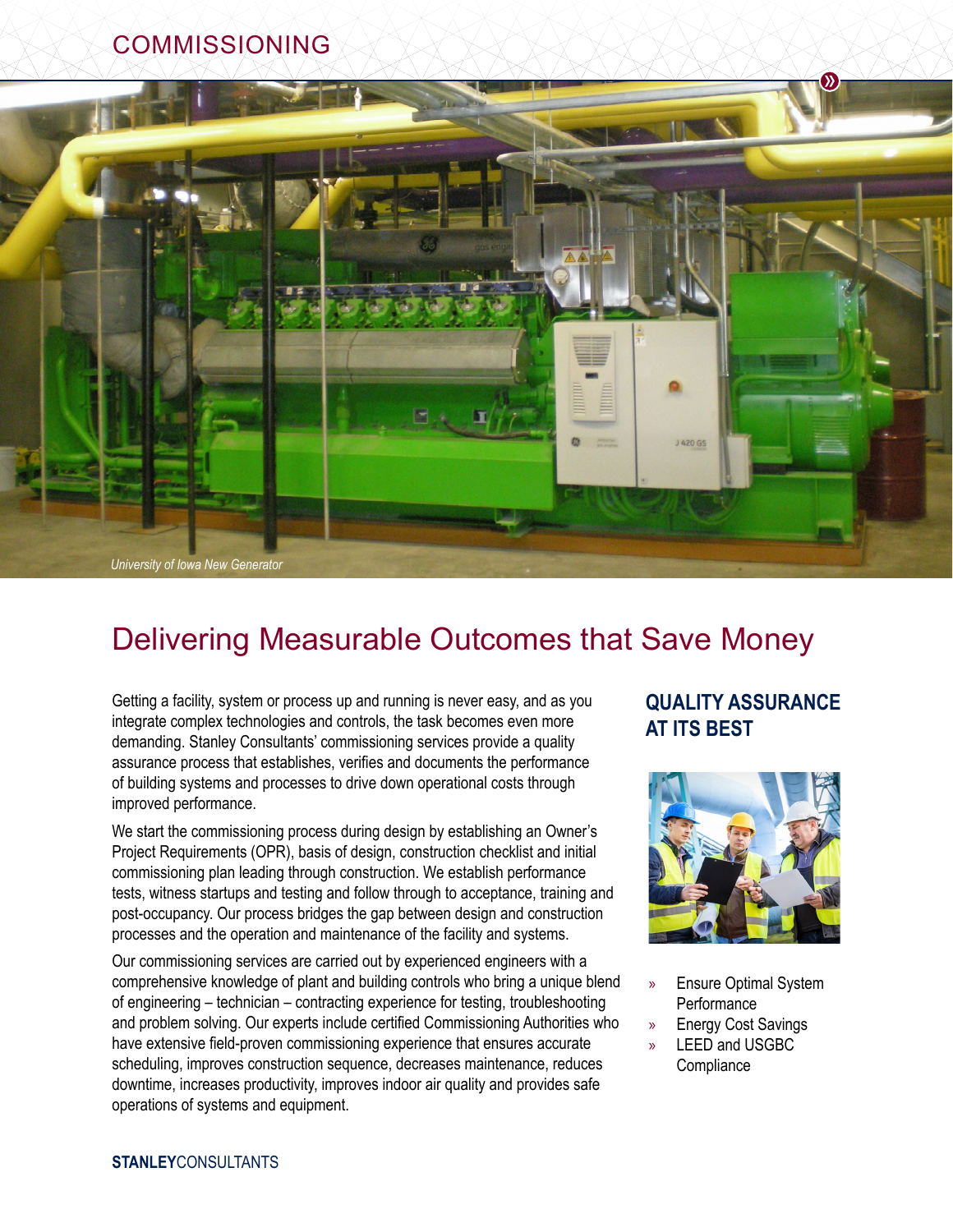

We offer a variety of commissioning services, including:

- » Commissioning Authority for LEED fundamental commissioning
- » Commissioning for LEED enhanced commissioning
- » Commissioning projects designed by us or other consulting engineers
- » Retro-commissioning
- » Consulting, including energy audits, energy modeling and sustainability

Our web-based commissioning and database-driven management system provides real-time information and a collaborative problem-solving approach. We have commissioned numerous utility plants and over 8 million square feet of building space for industrial, college and university, research laboratories, hospitals, government (including military installations), commercial office and mission critical facilities.

We commission all building and process systems including:

- » Cooling and Heating
- » Air Distribution
- » Plant and Hvac Controls
- » Energy Management
- » Building Automation
- » Fire Detection, Alarm and Suppression
- » Data, Communications and Security
- » Emergency Power
- » On-Site Power Generation
- » Medical Equipment
- » Research Fume Hoods
- » Industrial Process Systems

### **COMMISSIONING PROCESS**

#### **Design Phase**

» Review owner's project requirements document

 $\mathcal{Y}$ 

- » Review Basis of Design (BOD)
- » Develop initial commissioning plan
- » Performance commissioning focused design reviews

#### **Construction Phase**

- » Lead construction phase kick-off meeting
- » Review submittals, monitor development of drawings
- » Lead on-going commissioning meetings
- » Develop system readiness checklists and functional performance tests
- » Perform on-going site observations
- » Witness startups and other pre-functional tests

#### **Acceptance Phase**

- » Perform installation verification
- » Review O&M manuals
- » Witness functional performance testing
- » Verify and review training of owner's staff
- » Perform diagnostic monitoring (trend analysis)

#### **Post-Occupancy Phase**

- » Develop commissioning report and systems manual
- » Resolve outstanding commissioning issues
- » Perform seasonal/deferred testing
- » Perform near warranty-end review

**STANLEY**CONSULTANTS